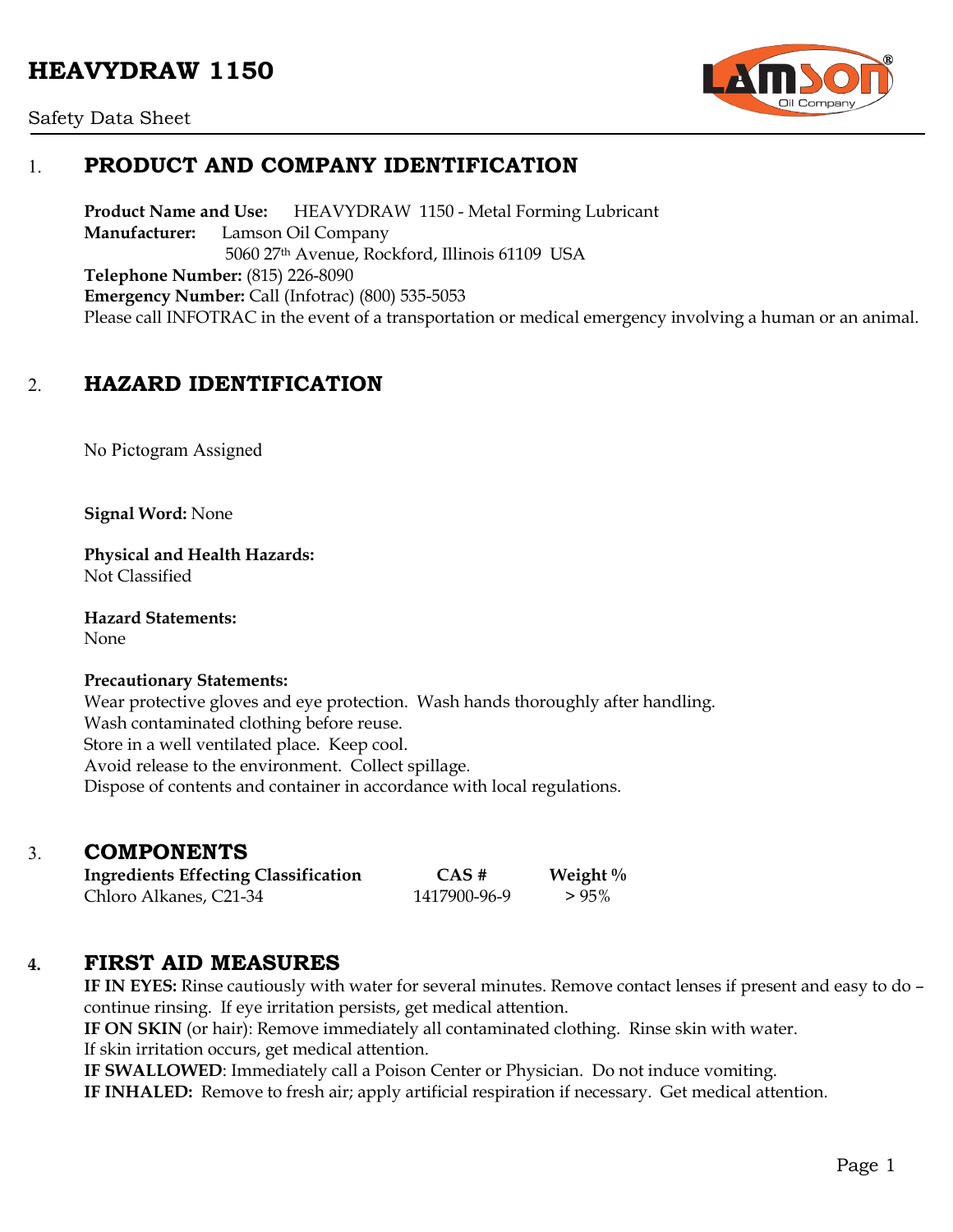# **HEAVYDRAW 1150**



Safety Data Sheet

### 5. **FIRE-FIGHTING MEASURES**

#### **General Hazard**

During fire, gases hazardous to health may be formed, requiring the need for self-contained breathing apparatus and chemical –protective clothing.

#### **Fire-Fighting**

Keep fire exposed containers cool with water spray. Separate unburning product from fire. Use carbon dioxide, foam, or dry chemical extinguishing media to put out fires.

## **Unusual Decomposition Products Under Fire Conditions**

None

## 6. **ACCIDENTAL RELEASE MEASURES**

#### **Personal Precautions**

Remove greatly contaminated clothing, including shoes and wash thoroughly after contact. Launder contaminated clothing before reuse.

#### **Environmental Precautions**

Stop leak if without risk. Dike large spills to prevent ingress into sewers or waterways. Clean spills with absorbent and store in marked containers for disposal. Dispose in accordance with all applicable regulations.

## 7. **HANDLING AND STORAGE**

#### **Safe Handling and Storage**

Do not handle, store, or dispense near open flames or ignition sources. Keep containers inside and out of direct sunlight. Avoid extreme temperatures. Do not reuse containers.

#### **Incompatible Products**

Avoid strong oxidizing and reducing agents.

# 8. **EXPOSURE CONTROL AND PERSONAL PROTECTION**

#### **Ventilation**

Local exhaust is usually sufficient. General exhaust is preferred.

### **Personal Protection**

Use approved respirator when airborne exposure limits are exceeded. Use petroleum oil resistant gloves to avoid prolonged contact. Wear goggles or safety glasses with splashguards.

### **Work Place Exposure Guide Lines**

No exposure limits have been assigned to this product.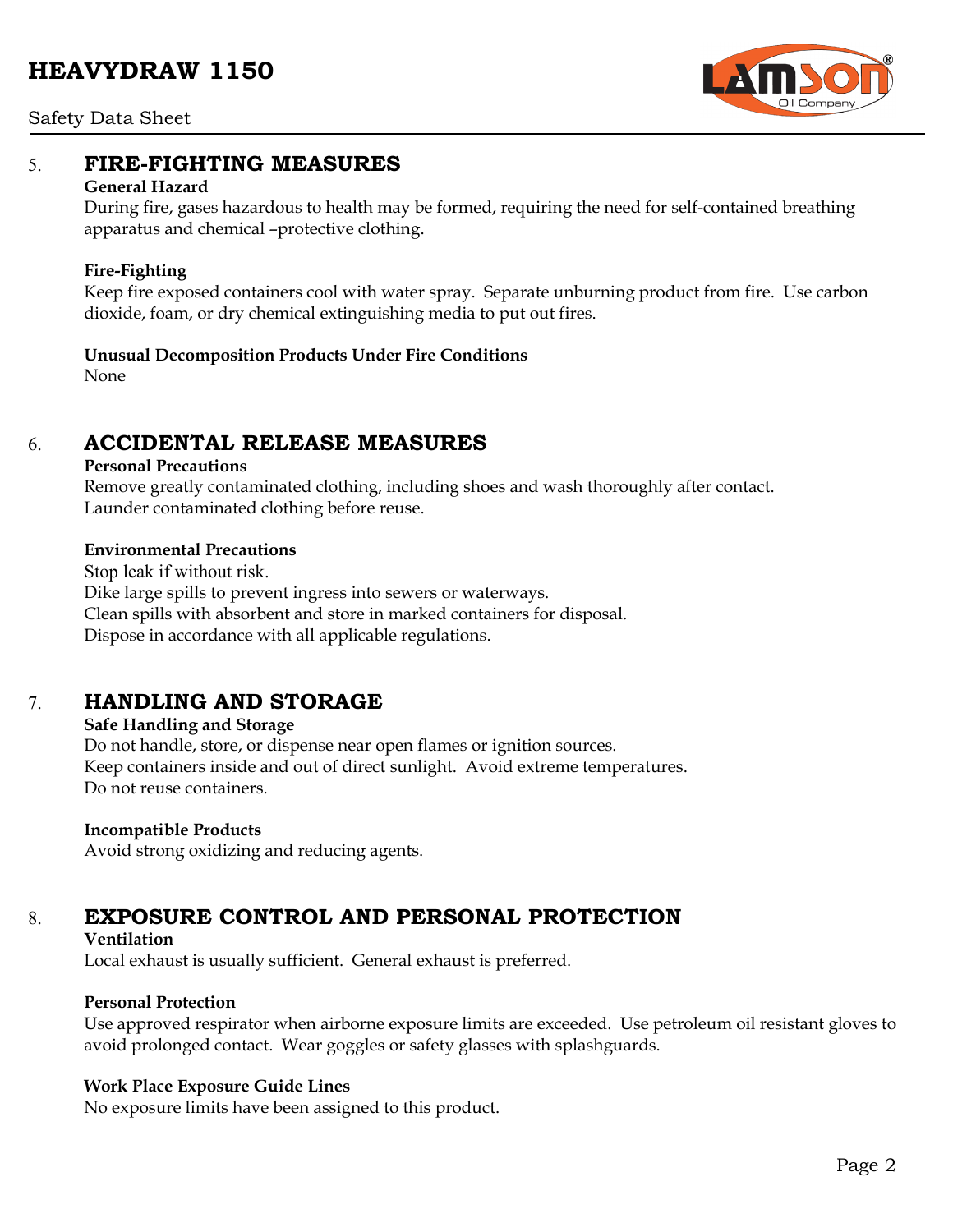

## 9. **PHYSICAL AND CHEMICAL PROPERTIES**

**Boiling Point:**  $> 500 °F$ **Specific Gravity (water =1):** 1.2 **Vapor pressure (kPa):**  $< 0.001$ **Melting Point:** Not Applicable **Vapor Density (Air =1):**  $>5$ **Evaporation Rate (butyl Acetate=1):** < 0.01 **Solubility in water:** Insoluble **Reactivity in water:** NIL **Appearance and Odor:** Clear, amber liquid; slight sweet odor Flash point:  $>$  392 °F **Flammable Limits (volume percent in air):** LEL: Not available UEL: Not available **Autoignition Temperature:** Not available

### 10. **STABILITY AND REACTIVITY**

**Stability:** [ ] Unstable [ X ] Stable **Conditions to Avoid:** None **Incompatibility (Materials to Avoid):** Strong oxidizing and reducing agents. **Hazardous Decomposition Products:** Thermal Decomposition will produce HCl and oxides of carbon. **Hazardous Polymerization:** [ ] May Occur [ X ] Will Not Occur **Conditions to Avoid:** Not Applicable

## 11. **TOXICOLOGICAL INFORMATION**

This product has minimal toxicity when inhaled, ingested, or when skin or eye contact is made. This product is not expected to cause cancer or to be a skin sensitizer. No data is available to indicate that any ingredient is mutagenic or genotoxic. This product is not expected to cause reproductive or developmental effects. Prolonged exposure to the skin could result in irritation or dermatitis. Exposure to vapor or aerosol concentrations above the recommended exposure level is irritating to the eyes and respiratory tract, and may cause headaches or dizziness.

## 12. **ECOLOGICAL INFORMATION**

This product is not considered a Volatile Organic Compound. This product is not classified as environmentally hazardous. Please refer to section 6 for accidental release information.

# 13. **DISPOSAL CONSIDERATIONS**

This product is not suitable for disposal by either landfill or municipal sewers, natural streams or rivers. This product can be incinerated directly in appropriate equipment.